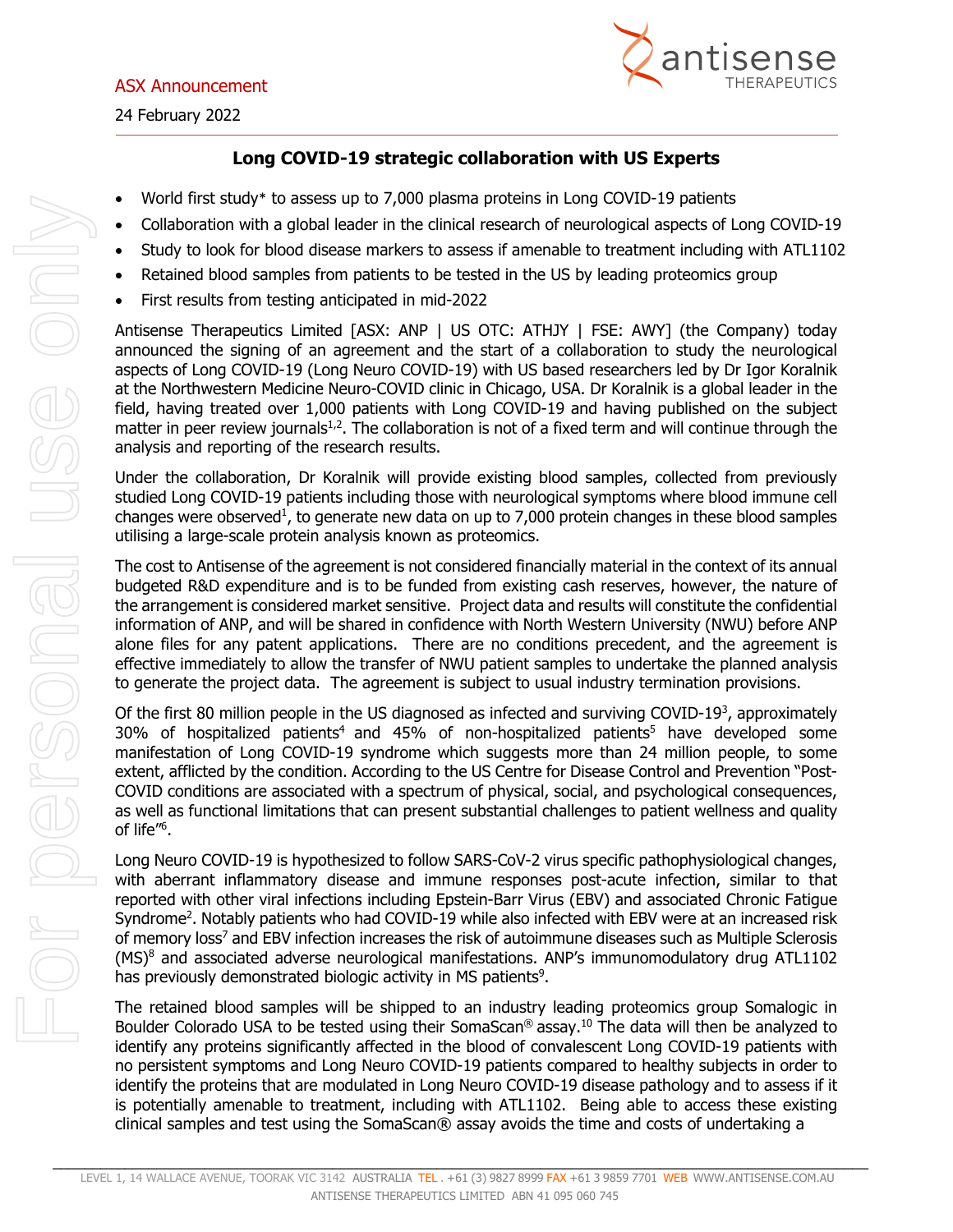

prospective experimental study to collect such samples and enables ANP to be the first to generate the broadest search of plasma proteins conducted in this disease\* and do so in a most cost effective manner.

The effects of ATL1102 were assessed by the SomaScan® assay of blood samples from the Phase II study in non-ambulant patients with DMD, where positive modulation of blood proteins were observed (data presented at the 2021 World Muscle Society conference – refer 24 September 2021 ASX announcement). ANP will now look to leverage this proteomics experience in this study focusing on patients with Long Neuro COVID-19.

Dr Koralnik said, "I am pleased to be collaborating with Antisense Therapeutics in the research field of Long COVID-19. COVID-19 is causing significant long term cognitive and fatigue complications in sufferers in hospitalized and non-hospitalized patients and also in people infected after vaccination. Cognitive assessment of non-hospitalized patients with Long COVID-19 showed significantly lower scores than the normal population on processing speed, attention and working memory. This proteomics study collaboration represents an important step forward towards the goal of understanding Long Neuro COVID-19 and potential for interventional treatment."

Dr George Tachas Director of Drug Discovery at Antisense Therapeutics said, "The Company is looking to capitalise on its deep understanding and experience in inflammatory and immune disease and the power of Somalogic's large scale proteomics platform testing to help shed light on Long Neuro COVID-19. Our goal is to identify new ways to better treat a disease that is negatively impacting the lives of millions of people around the world. This will be the first study of its kind in the world in characterizing 7,000 blood plasma changes in Long Neuro COVID-19 patients\* and so we look forward to working with Professor Koralnik and his team to generate this novel data to identify opportunities for the diagnosis, prognosis and treatment of Long Neuro COVID-19 and for the new intellectual property that we anticipate to emerge from this exciting collaboration."

The first results from the testing of Long Neuro COVID-19 patient samples are anticipated in mid-2022.

This announcement has been authorised for release by the Board.

## **For more information please contact**:

| <b>Antisense Therapeutics</b> | <b>Investment Enquiries</b>  | US/European IR & PR              |
|-------------------------------|------------------------------|----------------------------------|
| Mark Diamond                  | Gennadi Koutchin             | Laine Yonker/Joe Green           |
| Managing Director             | <b>XEC Partners</b>          | <b>Edison Investor Relations</b> |
| +61 (0)3 9827 8999            | gkoutchin@xecpartners.com.au | lyonker@edisongroup.com          |
| www.antisense.com.au          | 1300 932 037                 | $+1646-653-7035$                 |

\* ANP is the first Company to utilize Somalogics proprietary SomaScan® assay for the analysis of plasma proteins in Long COVID-19 patients. The SomaScan® assay is 'the first and only platform that can simultaneously measure 7,000 proteins across a wide range of concentrations'. https://somalogic.com/

**About Antisense Therapeutics Limited** [ASX:ANP | US OTC:ATHJY | FSE:AWY], is an Australian publicly listed biotechnology company, developing and commercializing antisense pharmaceuticals for large unmet markets in rare diseases. The products are in-licensed from Ionis Pharmaceuticals Inc. (NASDAQ: IONS), an established leader in antisense drug development. The Company is developing ATL1102, an antisense inhibitor of the CD49d receptor, for Duchenne muscular dystrophy (DMD) patients and recently reported highly promising Phase II trial results. ATL1102 has also successfully completed a Phase II efficacy and safety trial, significantly reducing the number of brain lesions in patients with relapsing-remitting multiple sclerosis (RRMS).

**About ATL1102** ATL1102 is an antisense inhibitor of CD49d, a subunit of VLA-4 (Very Late Antigen-4). Antisense inhibition of VLA-4 expression has demonstrated activity in a number of animal models of inflammatory disease. ATL1102 has also shown to be very effective in reducing inflammatory brain lesions in patients with MS (Limmroth, V. et al Neurology, 2014; 83(20): 1780-1788) and recently delivered highly promising clinical results in patients with Duchenne muscular dystrophy (DMD) a rare and fatal muscle wasting disease where inflammation in the muscle leads to fibrosis and death of muscle tissue.